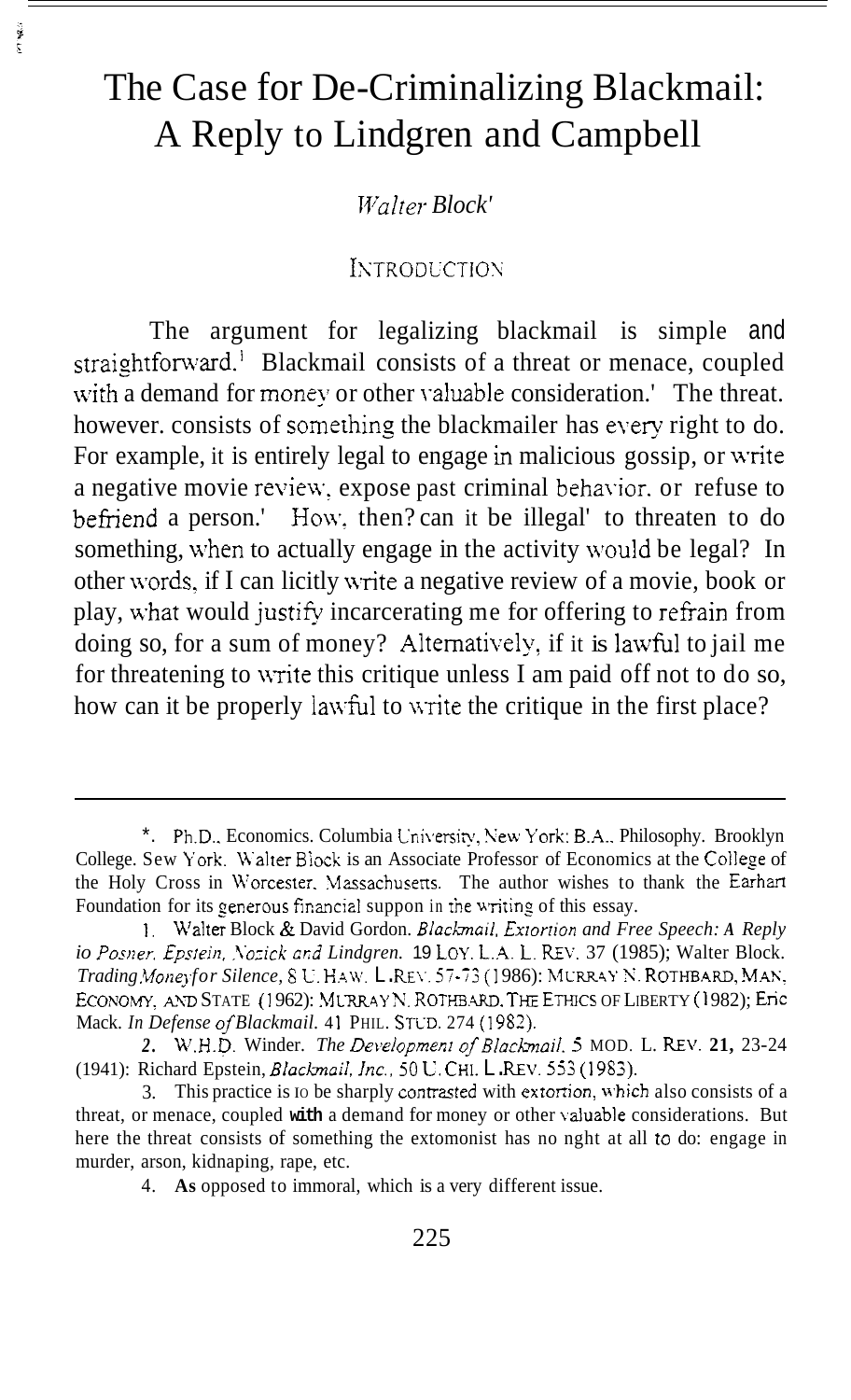#### 226 WESTERN STATE UNIVERSITY LAW REVIEW  $124:2$

The two — acting: and offering not to act for a fee — naturally "go together." In Blackmail, Extortion and Free Speech: A Reply to Posner, Epstein, Nozick and Lindgren (hereinafter 'Blackmail, Extol riot? and Free Speech"):' David Gordon and I contended that it should be legal to gossip about a person's adulterous affairs, and to offer to refrain from such gossip for consideration <sup>6</sup> Blackmail may not be very nice, it may not be pleasant. it may be immoral, but as long as the law confines itself to violation of person and legitimate property rights: as it should in the libertarian philosophy (the basis of this reply),' there is no case for prohibition.

Why, then: the virtual unanimous rejection of this elementary and uncomplicated analysis?<sup>§</sup> There are several possible explanations: First: there is a failure by those who have expressed an opinion on the subject to even consider the legal merits of blackmail. Instead, they focus entirely on the deleterious effects of rhe activity; the lives ruined, the unhappiness created, etc.<sup>9</sup> The implicit argument is that all harmful things ought to be prohibited by  $law$ .<sup>10</sup> The flaw in this reasoning is

6. On moral grounds, neither would be justified. But here we are discussing what the law should be and not the requirements of moral action, which is a very different issue.

#### DE-CRIMINALIZING BLA CKMAIL 19971

that there are many ways to harm people which patently ought to be legal. For example, if A opens a grocery store directly across the street from B's grocery store, A will harm  $B<sup>{11}</sup>$  B might, as a result of his frustration and anger at the competition, engage in wife beating, child abuse, or even commit suicide. Would the injurious results of A's conduct justify the legal proscription of any and all commercial competition? Of course not. Alternatively, C might ask D out for a date, and D refuses him. The effects on C in such a case may be disturbing, but in most of the free world D has every right to refuse C's offer. Suppose. on the other hand, that D agrees to date C. D's acceptance might h a m E, who is insanely jealous of D. For all of that, mere harm is not sufficient to warrant prohibition. Violation of person or property right is necessary to justify judicial intenention.

Second, there are the purported claims that the uniqueness of blackmail itself should render it illegal. despite the foregoing considerations. It is into this latter category that the views of my detractors. James Lindgren<sup>12</sup> and Debra Campbell." may be placed. Notwithstanding my disagreement with their views. it is apparent that they have carefully considered the ramifications of this law. Their analyses, however, are found wanting. In the next two sections, I consider the criticisms leveled at David Gordon and myself in response to Blackmail, Extortion and Free Speech.<sup>14</sup>

<sup>5.</sup> Block & Gordon, supra note  $\mathbf{I}$ .

<sup>7.</sup> See HANS-HERMANN HOPPE. THE ECONOMICS AND ETHICS OF PRIVATE PROPERTY: STUDIES IN POLITICAL ECONOMY AND PHILOSOPHY (1993); HANS-HERMANN HOPPE, A THEORY OF SOCIALISM AND CAPITALISM: ECONOMICS, POLITICS AND ETHICS (1989): MURRAY N. ROTHBARD, FOR A NEW LIBERTY 85 (1978); MURRAY N, ROTHBARD, THE ETHICS OF LIBERTY  $227(1982)$ .

<sup>8.</sup> It is virtually unanimous in two senses. First, blackmail is against the law in virtually all "civilized" countries. Second, the range of opinion on the part of "mainstream" legal scholars and philosophers brooks no disagreement on this issue. See Leo Katz and James Lindgren, Instead of a Preface. 141 U. PA. L. REV. 1565 (1993) (introducing a compilation on blackmail of no fewer than 14 different contributions with not a single solitary dissent from this opinion). Interestingly, no two authors agree 25 to precisely why blackmail should be legally proscribed.

<sup>9.</sup> See, e.g., MIKE HEPWORTH, BLACKMAIL: PUBLICITY AND SECRECY IN EVERYDAY LIFE (I 975).

<sup>10.</sup> For a critique of this view see Stephan Kinsella, Rarionalism, Legislation and Law. 11 J. LIBERTARIAN STUD. 132 (1995); Bruce L. Benson, Customary Law With Private Means of Resolving Disputes and Dispensing Jusrice: A Descriprion of a Modern System of Law and Order Without State Coercion, 9 J. LIBERTARIAN STUD, 25 (1990); Bruce Benson, Enforcement of Private Property Rights in Primitive Socieries: Law Without Government, 9 J. LIBERTARIAN STUD. I (1989); Barry Poulson, Substantive Due Process and Labor Law: 6

J. LIBERTARIAN STUD. 267 (1982); Roger A. Arnold. Efficiency vs. Ethics: Which Is the Proper Decision Criterion in Law Cases?, 6 J. LIBERTARIAN STUD, 49 (1982); Williamson M. Evers. Toward a Reformulation of the Law of Contracts, 1 J. LIBERTARIAN STUD, 3 (1977).

<sup>11.</sup> Robert W. McGee. If Dwarf Tossing is Outlawed. Only Outlaws Will Toss Dwarfs: Is Dwarf Tossing a Victimless Crime?, 38 AM. J. JURIS. 335, 346 n.61, 356 n.89 (1993); Robert W. McGee & Yeomin Yoon, Trade Policy in the Computer Industry: Time for a Change, 8 TEMP. INT'L & COMP. L. J., 219, 253 n.293 (1994).

<sup>12.</sup> James Lindgren, In Defense of Keeping Blackmail a Crime: Responding to Block and Gordon, 20 LOY, L.A. L. REV. 35 (1986).

<sup>13.</sup> Debra J. Campbell, Why Blackmail Should be Criminalized: A Reply to Walter Block and David Gordon, 21 LOY. L.A. L. REV. 883 (1988).

<sup>14.</sup> Block & Gordon. supra note 1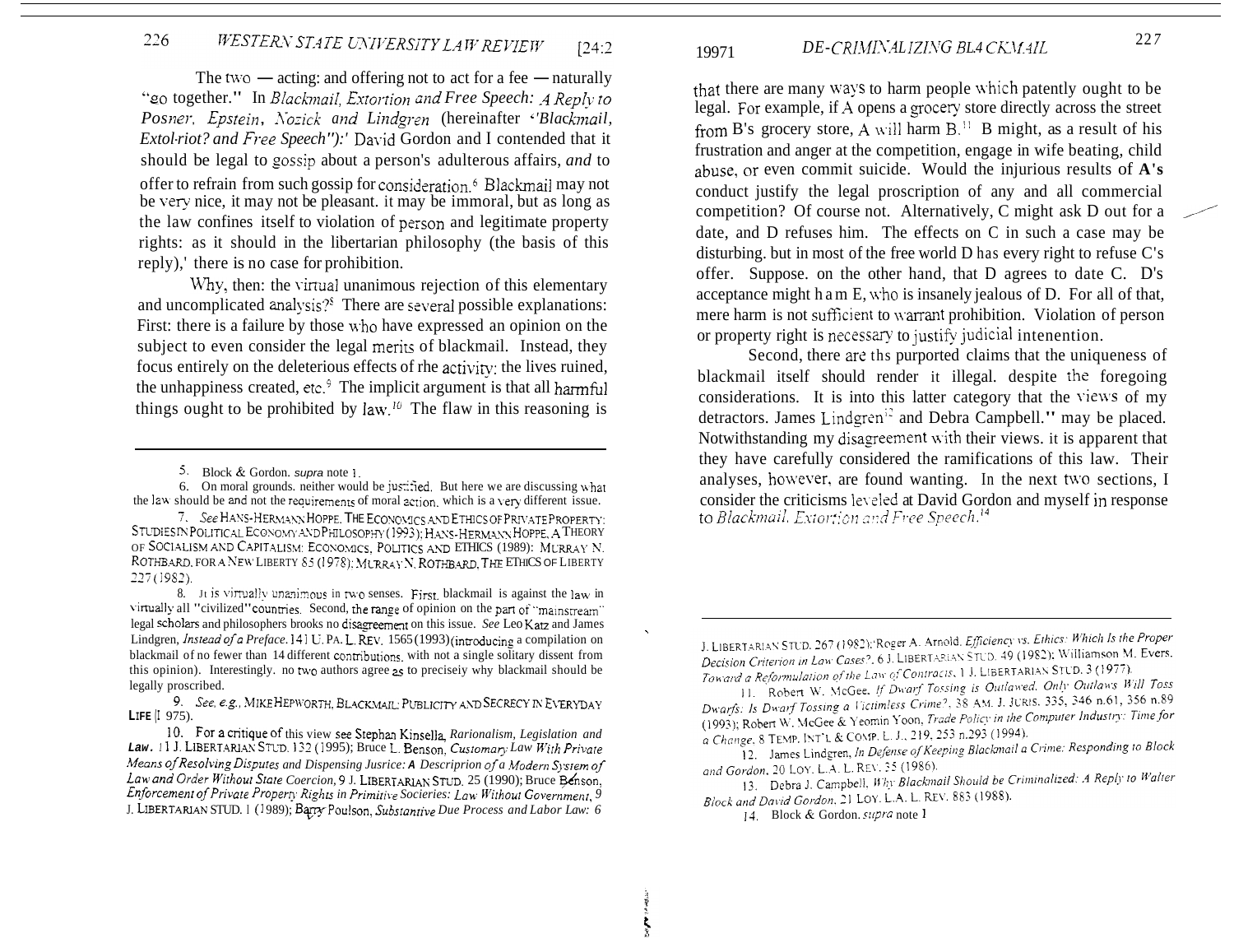### I. LINDGREN

Lindgren begins by inaccurately characterizing *Blackmail, Extortion and Free Speech*" as maintaining that "blackmail or extortion threats should no longer be criminal."<sup>16</sup> This statement is erroneous. First of all, Gordon and I sharply distinguished between blackmail (a rightful threat, such as to tell a secret obtained legitimately) and extortion (a wrongful threat, such as to murder or maim), holding the latter properly illegal, and the former improperly so.<sup>17</sup> Second, we did not maintain that blackmail should "no longer" be criminal. This implies that at one time we believed blackmail to be properly criminal, and now we do not: or that in our view blackmail was once appropriately prohibited say, until 1953. but then, more recently, because of something that occurred in that vear, we no longer hold such a view. Neither implication is true. Throughout our professional careers, Gordon and I have maintained that blackmail should be lawful.

Lindgren next mentions that he "looked at blackmail and tried to explain what is particularly immoral, inefficient or harmful about the behavior."<sup>18</sup> In contrast, he states that in *Blackmail*, *Extortion* aiid *Free Speech,* we ask: "What rights does blackmail violate?" and "conclude that informational blackmail violates no right of the victim and thus should be legal."" This approach is problematic for several reasons. First, Lindgren appears to have placed blinders on his eyes before he even began his critique. He *assumes* that the explanation for the prohibition of blackmail is a rational one. He fails to even consider that the legal proscription of blackmail could be mistaken and incomprehensible on rational grounds. Lindgren appears to rule out such a finding before he even begins, surely not a methodology in keeping with scholarly thought.

DE-CRIMINALIZING BLACKMAIL 19971

Second, Lindgren spends a great deal of time discussing the *victim, all the while adumbrating the position espoused in <i>Blackmail*, *Extortion aiid Free Speech.* Lindgren would attribute to us the view that "blackmail violates no right of the victim."<sup>20</sup> This is, of course, not the case. Mors importantly, however, there is no "victim" involved at all. Lindgren attempts to characterize our yiew as including a victim, and to further mention that none of his rights are violated. But if the "victim's" rights are not violated. in what sense can he be seen as a "victim"? On the contrary, our view was that the person who pays money to the blackmailer is a *beneficia??.* of his. which implies, of course. that the blackmailer is not an exploiter, but rather a *benefactor.*  The word "victim" is thus inaccurate. More exact. and certainly more neutral and less pejorative a term. would be "blackmailee."<sup>21</sup>

# **.4.** *Ei?ip~\* Searclt*

We now arrive at what Lindgren calls our "empty search for violations of rights."" What were we supposedly looking for? His first stab at this is at the self-described "trivial level," where he posits violations of rights."" What were we supposedly looking for? His<br>first stab at this is at the self-described "trivial level," where he posits<br>that "every crime involves a violation of rights — if only a citizen's right to be free of the behavior prohibited by the crime. A homicide is criminal since it violates the right not to be killed.""

Although he is kind enough not to tax us with this interpretation, I cannot accept the \.iew that this characterization is true even in the trivial sense he thinks it is. On the contrary. this is a bit of thinly disguised legal positivism." according to which, whatever the legislature. court. or law prohibits not only is illegal. but *ought* to be so

<sup>15.</sup>  *Id* 

<sup>16.</sup> Lindgren, *supra* note 12, at 35.

<sup>17.</sup> Block & Gordon, *supra* note 1

<sup>18.</sup>  Lind'gren, *3&ra* note 12. at 36.

 $^{18}$   $^{19}$   $^{10}$ 

*<sup>20.</sup> id* 

<sup>21.</sup> The dictionary lists no such word. Exidently. at least in common parlance, "victim ofblackmail" is a redundancy. At least to this extent. then, Lindgren, not Gordon and myself. is correct.

<sup>22.</sup> Lindgren. *supra* nore 12, at 36.

<sup>23.</sup> *Id.* 

<sup>24.</sup> Legal positivism is the doctrine that all man-made or legislative-made law is just. Thus. it **IS** a logical contradiction 10 say. "This law **w2s** passed by the duly elected legislature, but is unjust." The Nazis and Communists, needless to say, could take great comfort from this doctrine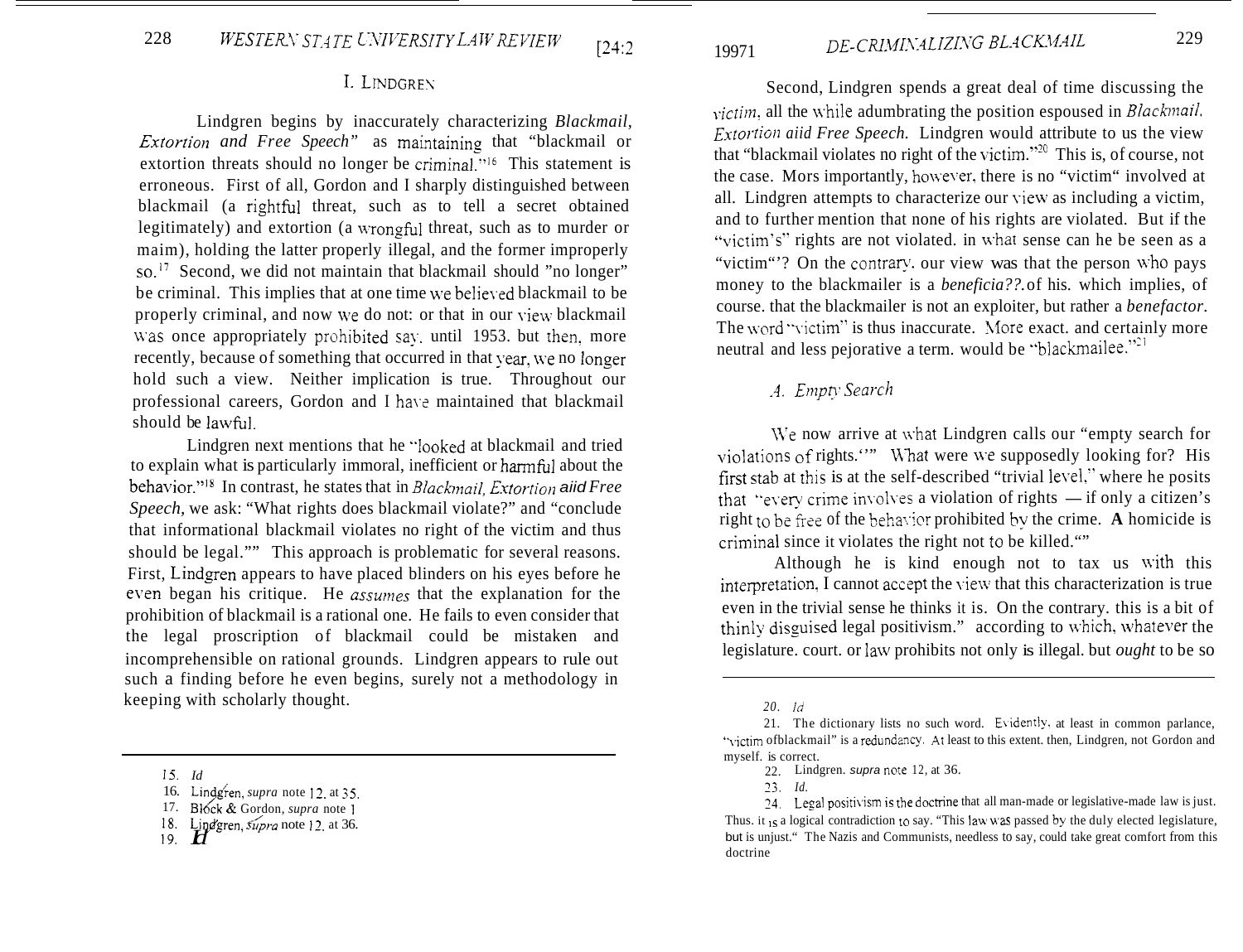# 230 *WESTERN STATE UNIVERSITY LAW REVIEW* [24:2]

considered. Suppose, for example, that the law mandates that all Jews are to be summarily put to death. If Lindgren were correct, this law would imply that non-Jewish citizens have "a right to be free of the behavior committed by the crime," namely the crime of other people being Jewish. Similarly, a rent control law would imply that people have "a right to be free" of free market rents, as would the draft imply that people have "a right to be free" of what?<sup>25</sup> Freedom? But all this is nonsense, not a serious piece of legal analysis. It is simply not true that people have a right to be free of other people being Jewish, or from free market rents. or from freedom itself. no matter what the law of the land. On the contrary, it is always possible to ask of a law enacted by a legislature: Is it a just law? Is it a proper law? Is it a legitimate law? With Lindgren's interpretation it would be impossible (or at least meaningless) to ask such questions.

It is thus entirely beside the point that "most states treat blackmail as a species of theft" and see the practice as a "threat typically violat $\lim_{n \to \infty}$  the victim's civil right to keep his property and be free of duress.''26 The question is ivhether state legislatures are *correct*  in their assessment of blackmail. a point Lindgren ignores.

**As** Lindgren sees our position. something can be criminal "only if it violates some other lam.. only if there is a source of illegality independent of the law against the particular behavior."" How he arrives at this juncture is a bit of a mystery, unassisted by his failure to cite anything from *Blackmail. Extortion and Free Speech which would* support this idiosyncratic interpretation. After this start, it cannot be denied that our author utterly devastates the idea; the only drawback to

demolishing this "straw man" is that it has nothing at all to do with our views of blackmail.

It is difficult, if not impossible. to justify prohibiting murder or any other crime on these grounds. but these are not our grounds. In my ~~iew, criminal codes are justified only to the extent they are limited to protecting persons and property against invasions by other people. This. indeed. is the basic axiom of the libertarian political philosophy. In this view, a major cause of injustice in the world is created by governments which go beyond these limitations.<sup>28</sup> It is improper. for example, for the state to compel citizens to aid one another, whether directly (forcing someone to save a drowning person) or indirectly  $(e.g., the welfare state)."$  But this applies not only to injustice. but also to pragmatic failures such as economic inefficiency. Murder is an attack on an individual's most important piece of private property, his own person. Similarly, rape, assault. battery and kidnaping are all interferences with bodily property rights, and as such are clearly illegitimate. Thefi. arson and fraud are all border crossings, uninvited incursions: it is entirely proper to extend to victims of these practices. too, the protection of the criminal lam,.

If this is only "common sense." it applies equally to blackmail. blackmail precisely because blackmail does not amount to initiation of violence against innocent persons or their property, *not* "if it violates some other law," as Lindgren contends.:" Yes. "the search for violated rights leads nowhere."<sup>31</sup> but not because such a search implies that for an action to be criminal "it must be subsumed in another crime."" Kor can I see my way clear to agreeing with our critic that outlawry is justified on the ground that "civil law provides . . . [this] remed[y] for the subject under discussion. I maintain that it is improper to proscribe

- 30. Lindgren. *supra* note 12, at 36
- 31 *Id* at 37
- 32 *Id*

**NEW CARRISON** 

*<sup>25.</sup>* It might be argued that neither **laas** penajning to rent control nor those pertaining to the draft are criminal matters. As a matter of legal positivism, this is undoubtedly true, at least in many jurisdictions. But this is merely one way of categorizing legal enactments. Surely people who violate either *of* these laws can be subject to criminal penalties. Consider the landlord who insists upon charging whatever he wishes for his property. He is hauled into court and fined. *If he refuses.* as he would have every libertarian (not legal) right to do. he will certainly be incarcerated (1 owe this objection to an anonymous referee).

**<sup>26.</sup>** Lindgren, *supra* note 12. at 37.

*<sup>27.</sup> Id.* at 36.

<sup>28</sup>  For an elaboration, see *supra* note 8

<sup>29</sup> For a critique of the latter, on the ground that it hurts even its intended beneficiaries. Io say nothing *of society as a whole see CHARLES MURRAY*. LOSING GROUND AMERICAN SOCIAL POLICY FROM 1950 TO 1980 (1984)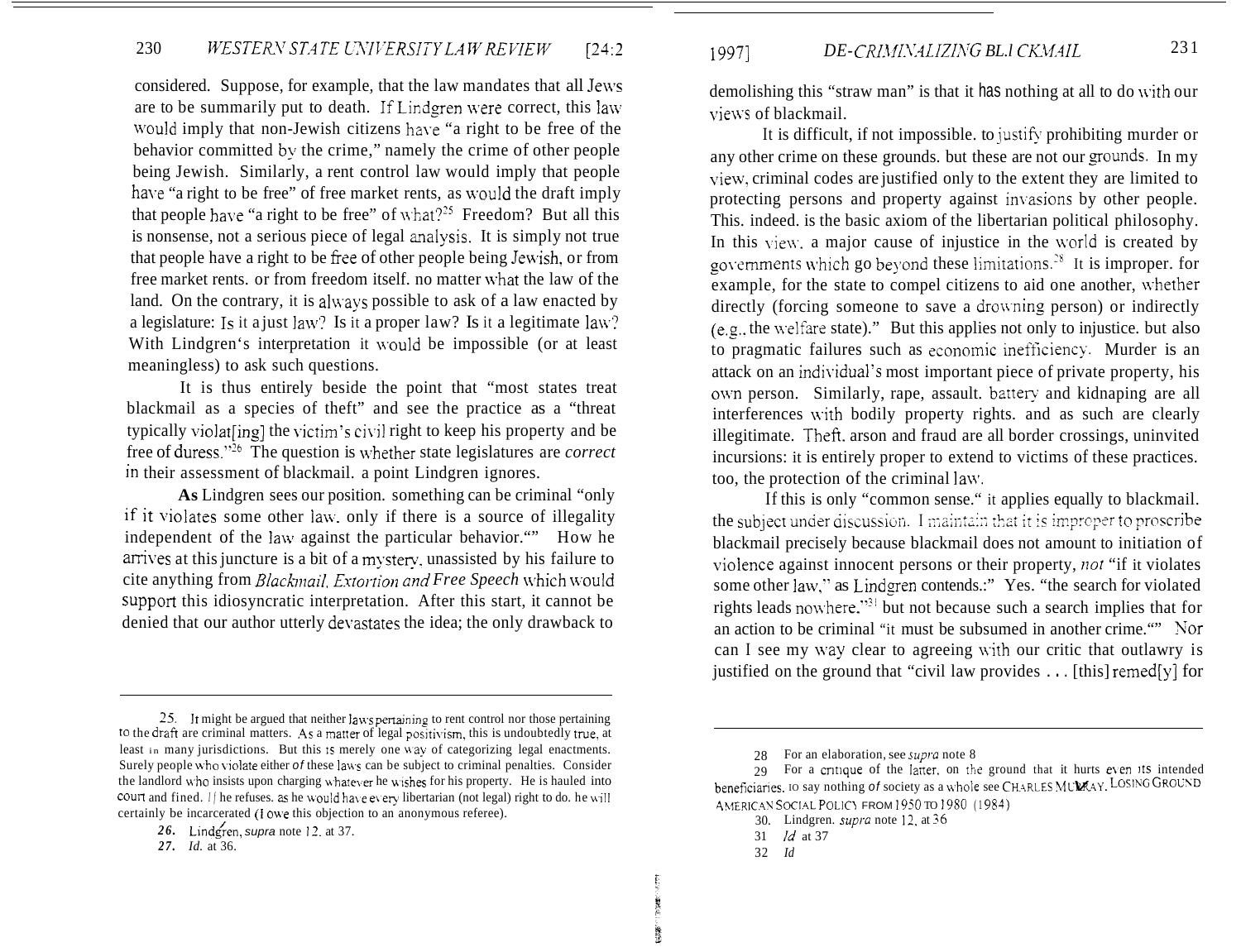blackmail." $^{32}$  The law does indeed provide this remedy, but the law is *mistaken* in doing so.

### *B. Corrserit*

**A** linchpin of our defense of blackmail is that the blackmailee *consents* to this practice. Indeed, the blackmailee may even initiate the blackmail arrangement, as would be the case where he finds that someone is about to "spill the beans," and he approaches that person. and offers him money to agree to cease and desist.

Lindgren attempts to disparage the importance of the consent of the so-called victim of criminal behavior. He states: "Consent is not a universal bar to criminality. If I buy a product from a price-fixer. the contract is consensual. Yet I may have been the victim of a criminal violation of the antitrust laws."<sup>34</sup>

Unfortunately. this weak analysis will not suffice. For here legal positivism once again raises its ugly head. Lindgren's analysis is logically predicated upon the *legitimacy* of anti-trust laws, yet he remains content with merely mentioning the fact that price fixing and other such practices are indeed against the present law of the United States. Just because price fixing *is* illegal. homvever. is no reason to believe that it *should* be illegal. Why should all vendors not agree to sell their product at a certain fixed price? If each one alone has a right to set his own terms of trade. then presumably, they all have a right to agree to do this in concert. People do not lose their rights just because

*33. Id.* 

**31.** *Id.* at 38

# 1997] *DE-CRIMINALIZING BLA CKMAIL* 233

others are similarly exercising theirs." Here, there is indeed consent between a seller and buyer, but there is no proper illegality.

Secondly, take Lindgren's case of the professor who threatens to fail a passing student unless he is paid  $S50.<sup>36</sup>$  Lindgren correctly asserts that "a student who gives in to such a threat is consenting to the contract. The student must think that he can benefit from the contract or he would not go along."<sup>37</sup> The professor has no right to make this threat because. presumably, it is contrary  $to$  the contract he signed with his employer. the university. Here there is consent between the professor and the student, but not between the university and the professor. Far from being analogous to the blackmail situation, this is a case of extortion because the professor has no right to fail the student. To do so would be a violation of his contract with his employer, as well as between him and the student. The student, in other words: when he agreed to attend the university. had an implicit, if not explicit, understanding that he \vould not be treated in this manner. *Xo* such understanding exists between the blackmailer and the blackmailee.

There is a sharp division which must be drawn between the professor and student. on the one hand. and the blackmailer and blackmailee, on the other. In the former case there is a contract between the hvo of them. courtesy of the administration of the college. It stipulates the grounds upon which the professor may evaluate the student's work. Typically, these are confined to quality of term papers and exams, etc. They most certainly do not include monetary or other payments from the student to the professor. On the other hand, there

*<sup>35.</sup>* For the moral and economic case **for** legalizing price fixing and other so-called monopolistic practices see DOMINICK T. ARMENTANO, THE MYTHS OF ANTITRUST (1972); (1982): DONALD ARMSTRONG. COMPETITION VS. MONOPOLY (1982); Walter<sub>B</sub>IGCk, Austrian AMENDING THE COMBINES INVESTIGATION ACT (1982): Walter Block, *The Total Repeal of Antitrust: A Critique of Bork, Brozen and Posner, 8 REV. AUSTRIAN ECON. 31 (1994);* MURRAY N. ROTHBARD, MAN ECONOMY AND STATE (1962): HANS-HERMANN HOPPE; THE ECONOMICS AND ETHICS OF PRIVATE PROPERTY: STUDIES IN POLITICAL ECONOMY AND DOMINICK T. ARMENTANO, ANTITRUST AND MONOPOLY: ANATOMY OF A POLICY FAILURE *Monopoly Theory - A Critique, 1 J. LIBERTARIAN STUD., 271 (1977); WALTER BLOCK,* PHILOSOPHY (1993).

*<sup>36.</sup>*  Lindgren, *supra* note I?. at 38.

<sup>37.</sup> *Id.*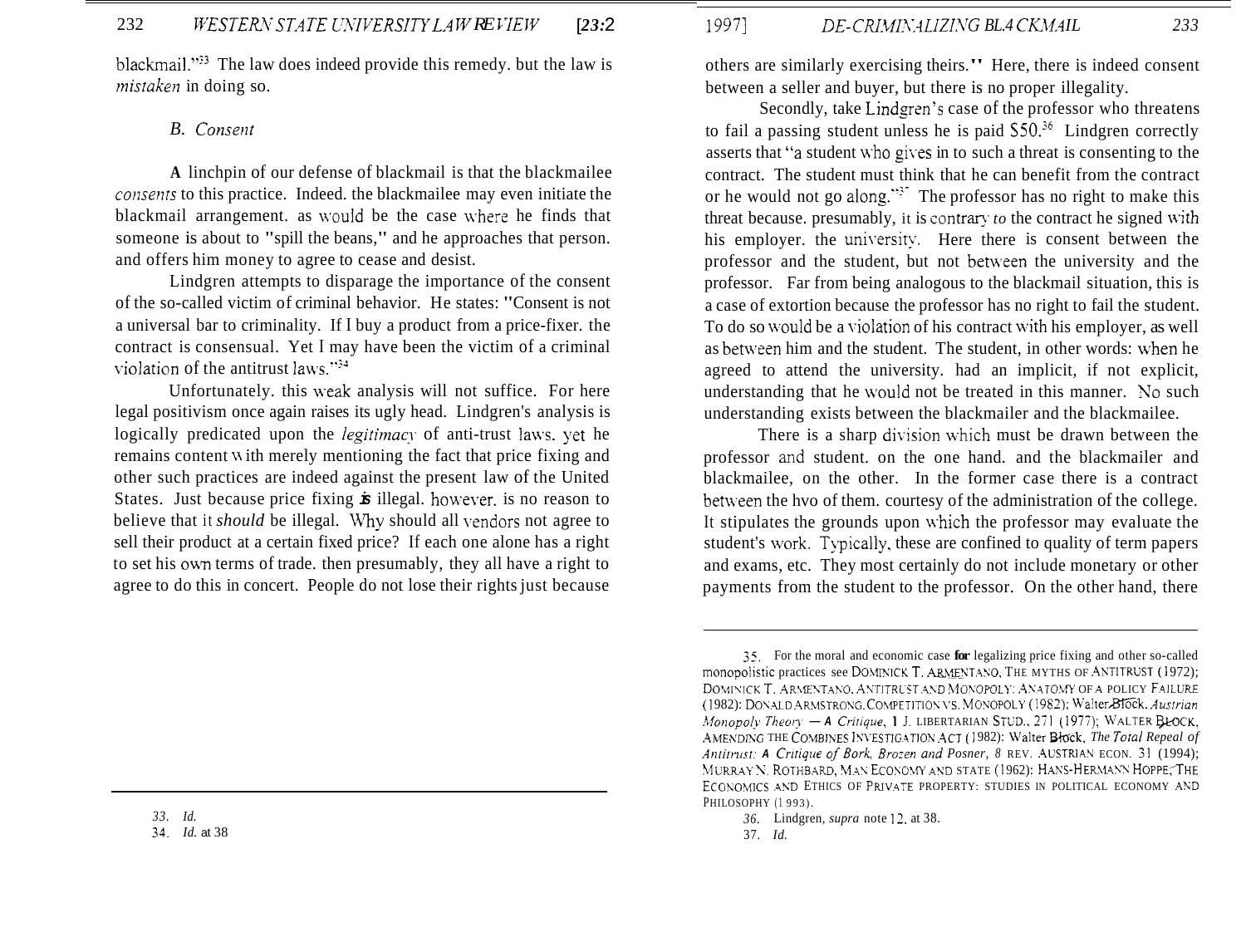is no existing contract behveen the blackmailer and blackmailee. They meet as total strangers, unconnected to each other n-hether by contract or by a third party intermediary (such as the college).

But suppose that this were not the case. Presume, that there *is* a prior contract between the blackmailer and blackmailee. Yamely, the blackmailee had paid the blackmailer not to engage in this practice with regard to him. *Then,* the act of blackmail should be illegal. But this would not be because there is anything intrinsically illicit about blackmail: it would stem from the fact that there was a prior contract between them banning such activity. In like manner: there is nothing untoward about my selling your son a motorcycle. But if I had previously agreed not to do so and was paid by you for this purpose, and I did so anyway, then my sale of a motorcycle to your son would be rendered illegitimate.

Lastly, Lindgren offers the case of the robber's threat: "Your money or your life" and contends that this. too: is "a bargain where a victim usually stands to gain by consenting."" Once again, however, the analogy with blackmail fails. In the latter case. if the blackmailer has a right to carry out the threat. he has a right to make the threat. The obvious question is, does a robber have the right to carry out the theft of his \.ictim's hard-earned mons\-? To **ask** this question is to answer it. The reply must surely be that the robber has no such right. If not, from whence does the right to make this threat arise? Answer: it does not. The victim consents to the extent that given the choices offered him he "freely" chooses one of them, say, his life instead of his money (and his life). But the robber had no right to impose this on him in the first place! In contrast: the blackmailer had every right to speak out freely about the blackmailee's secret.

### C. Immorality

Lindgren then focuses on the relationship behveen blackmail, illegality and immorality." He claims that the first should fit in the

second category because it is an aspect of the third. To an extent he is correct. There is indeed a complex, but close. inter-relationship between the illegal and the immoral: given that blackmail is immoral, $40$ it is reasonable to ask if it should be illegal as well.

Our position is that only those immoralities which constitute "border crossings'' of person or property should be prohibited by law; those that do not. should not be prohibited. For example. murder. rape. arson and kidnaping are undoubtedly immoral; however, they should be proscribed by law not for that reason but because they constitute an infringement of the person and property rights of other people.

It also might be contended that the blackmailer takes another's property. and this practice therefore ought io be illegal. if I am to be consistent nith my own views. But such a stance cannot logically be maintained. Blackmail no more "takes"'! property from another than the baker "takes" money from his customer in return for bread. In both the bakery and blackmail cases: there is not a "taking" but rather a voluntary trade which was mutually agreed upon at the time of sale. The baker takes money, but he gives bread. The customer takes bread, but he gives money. Both the baker and the customer are satisfied \vith this deal at the time of sale; otherwise they would not agree to it. True, the baker might have wished for a higher price and the customer for a lower one, but despite their misgivings. they agreed to engage in the transaction.

is<br>18

1999年10月

<sup>38.</sup> *Id.* 

<sup>39.</sup> *Id.* at 38-30.

*<sup>30.</sup>* Lindgren sta:es that "Block and Gordcn . . . grant[j . . . the immorality of blackmail." *Id.* at 38. This is not exactly true. In *Blackmail, Extortion and Free Speech*, our wish was merely to *distinguish* between that which is immoral and that which should be illegal. maintaining all rhe time that while there is indeed some overlap. there is by no means a one to one correlation. For the purposes of our analysis. we wished merely to grant this for argument's sake. not to make an independent claim to this effect. Indeed. our statement. cited in Lindgren was that "[b]lackmail *may well be* underhwded. *evil, vicious*, reprehensible and immoral. But that is entirely beside the point. Our concern here is solely with the question of the criminal. not moral: status of blackmail." Block & Gordon. *supra* note 1; at *37:*  (emphasis added) cited in Lindgren. *supra* note 12, ar 39. This hardly amounts to a "grant . . . [ot] the immorality of blackmail," **as** per Lindgren. Lindgren, *supra* note 12. at 39.

OF EMINENT DOMAIN (1985). **41.** See generally RICHARD EPSTEIN, TAKINGS: PRIVATE PROPERTY AND THE POWER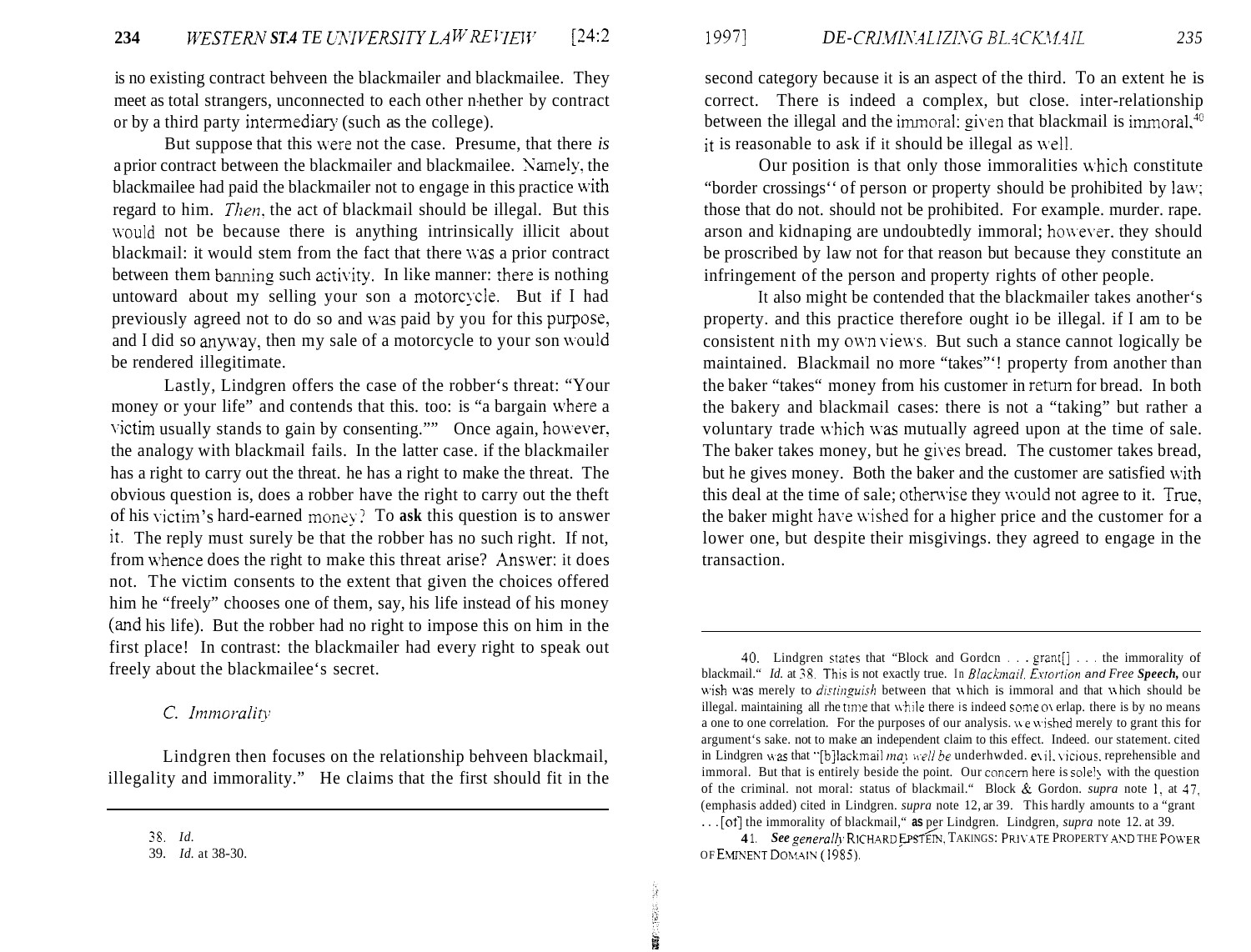It is precisely the same with the blackmailer and blackmailer. The former agrees to keep his silence for a fee. and the latter agrees to pay money for this service of forebearance. It cannot be denied the blackmailee wishes that the blackmailer **n** ould take less money for this service. or that he had never ferreted out the blackmailee's secret in the first place, but the blackmailer has similar misgivings: for his part, he Wishes the blackmailee were richer. or more worried about the secret being bruited about, so that he, like the baker. could charge more.

Sow consider the list of things that are nidely considered immoral, but which patently do *not* constitute initiatory violence or theft: "illicit" drug use. pornography, atheism, gambling, homosexuality. smoking." fomication. sodomy, adultery. masturbation, overeating. laziness. divorce: the list goes on and on.<sup>43</sup> Would Lindgren advocate a legal ban on all of these actions? If so, then he is at least logically consistent. If not. how can he fa\ or the outlawry of blackmail. For gossiping, which surely deserves inclusion on this list of Immoralities, is the only thing threatened by the blackmailer.

Lindgren's treatment of lying. something that is "seriously immoral but not illegal,"<sup>44</sup> is far more reasonable. He maintains that lying per se, no matter how immoral. should not be legally forbiddzn. Insofar as lying amounts to fraud, or theft, however, then it should be outlawed. This is exactly our position. Similarly, he states, "At common law. one type of blackmail. a threat to [improperly] accuse of sodomy, was punished under the crime of robbery.""

Again. there is no dispute between  $us$  — with the exception that Gordon and I called this act extortion, *not* blackmail, since no one has a right to falsely accuse someone of a crime."

**45** *Id* 

 $\overline{237}$ 

Lindgren sees minimization of "harm, disutility or inefficiency"'" as the main legal desiderata. In contrast, I maintain that justice is the essence of law and that justice. in tum. consists mainly of protecting persons and property against violent incursions. But this he characterizes as a ''novel approach of requiring violations of independent rights."" If our approach was indeed "novel," so be it. But this is far too complimentary to Gordon and myself. Lindgren seems unaware of any legal philosophical tradition other than the utilitarian, but actually there is one, and ne are but humble followers in this libertarian or natural rights vineyard." To the extent that our contribution was "novel," it is not with regard to this perspective itself. only with applying it to blackmail.

### *D. Lysing Other People* 's *"Chips''*

Lindgren now reiterates his own positive theory of blackmail and criticizes our rejection of it. His view is that the blackmailer, in effect. steals information (bsnefits from information that is not his) and is, hence. a thief. To put this thought into our terminology. Lindgren in effect asserts there is thus no such thing as mere blackmail: all blackmail is extortion.

\%hat information is it that the blackmailer illicitly utilizes? It is the information that would have gone to a third party. such as the blackmailee's "spouse. or employer, the authorities. or even the public

19971

49. Tbis refers to natural rights. For more information on this topic see HOPPE, *supra*  ETHICS OF LIBERTY (1982). See also Tibor R. Machan, Law, Jusrice and Natural Rights, 14 W. ONTARIO L. REV. 119 (1975); Tibor R. Machan, *Prima Facie versus Natural (Human) Rights,* 10 J. VALUE iNQUlRY 119 (1976); Tibor R. Machan, **.4** *Reconsiderarioti of.4'arural Rights Theory.* 19 AM. PHIL. Q. 61 (1982); Tibor R. Machan, Justice, Self and Natural Rights, *in MORALITY & SOCIAL INJUSTICE: POINT/COUNTERPOINT (James Sterba ed., 1995).* note 7; MURRAY N. ROTHBARD, FOR A NEW LIBERTY (1973); MURRAY N. ROTHBARD, THE

<sup>42</sup>  The inhalation of cigarene fumes nhich dfects only the smoker himself, mahing no reference to "secondhand smoke." which may infringe on the rights of others

<sup>43</sup> The Mormon religion proscribes drinking tea and coffee on moral grounds

<sup>44</sup>  Lindgren, *supra* note 12, at 40

<sup>46</sup> The same analysis applies to Lindgren's example of the unionist who "threatens" to call a strike unless he is given a personal payoff " *Id at 41 (quoting James Lindgren, Lnraveling the Paradox of Blackmail, 84 COLUM L REV 670, 672 (1984))* Again. even assuming the legitimacy of unions (for an alternative view see Walter Block, *Labor Relations*, *hons and Collecti\ e Bargaining .4 Polrircul Economic Ana!isis,* 16 J *SoC* POL **AYD** ECON.

STUD. 477 (1991)) the labor leader still has no right to do this. If he has no right to do it. he has no right to threaten it. Such an act ought to be criminalized. because it is illicit extortion, not legitimate blackmail.

<sup>17.</sup>  Lindgren. *siqm* note 12. at *39.* 

<sup>48.</sup> *Id.*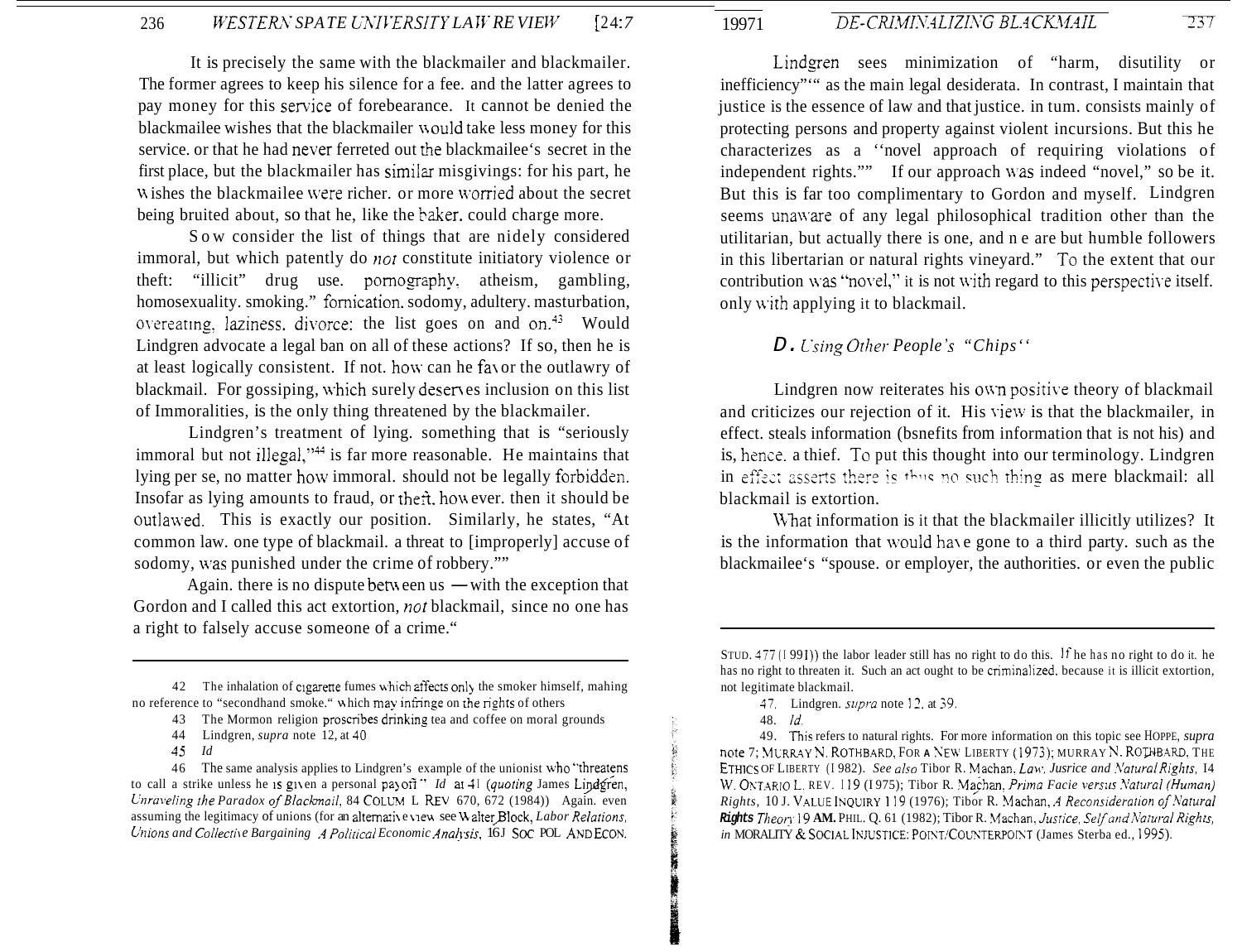at large." $50$  This "involves the ... misuse of a third party's leverage for the blackmailer's own benefit."" The blzckmailer is suppressing the wife's right to learn of her husband's philandering or the police force's right to discover the blackmailee's crime.

The mistake here is not hard to see. Neither the wife nor the police have any right to force the blackmailer to notify *them* of the secret behavior in question. Given that they do not: the blackmailer cannot logically be guilty of stealing anything from them. Because there is no one else from whom the blackmailer could steal. he *cannot* be guilty of theft. Lindgren characrsrizes the foregoing as the blackmailer "bargaining with the state's (or the wife's) chip."" Strictly speaking, this assertion is not true. The blackmailer. to use Lindgren's somewhat misleading metaphor." is dealing with *his own chip*, that is, *his* knowledge of the husband's philandering or the blackmailee's crime. not with the knowledge of the wife or the police: because so far they lack such knowledge. These people might be better off if they were notified of the actions of the husband (criminal), but because they have no right against the blackmailer to this information, all such conjecture is beside the point.

Lindgren asserts that the "threatener does not have a sufficient personal stake in the potential dispute between the tortfeasor and the tort victim so that he may effectively settle that dispute through blackmail."54

But who can determine n-ho has enough of a "stake" in any given case to be able to legitimately act'? Lindgren certainly fails to offer any criterion upon the basis of which that question could be

53. There is nothing wrong with rhe use of analogy, metaphor, examples, per se, a \.iew Lindgren mistakenly taxes us \vith. *Id.* If there \\=e somerhing intrinsically problematic about this mode of argumentation, we too are guilty of violating the stricture. But argument in this form is only of help in clarifying ideas; it canno: substitute for the required reasoning. This is precisely where Lindgren fails: he allo\vs his **tzik** of "chips" to obscure the real issue: that these third parties (the wife, the police) have no right apainsr the blackmailer such that he must tell them the secret.

1997] *DE-CRIMINALIZING BLACKMAIL* 239

answered. All this talk of stake holding is beside the point in any case. The issue. the *only* issue, is whether the would-be blackmailer came by his information in a legitimate manner, that is. without the use of initiatory violence against person or property. If he did, then he has the right to use it in any manner deemed suitable by him.

Lindgren now *takes* Gordon and me to task for our failure to distinguish more fully between "suppressing information and releasing it."<sup>55</sup> He waxes eloquent about the greater importance of the latter, noting that the first amendment to ths Constitution focuses on it. However, the former is also important on Constitutional grounds,  $56$  and noting that the first amendment to ths Constitution focus<br>However, the former is also important on Constitutional grour<br>even has its own amendment — the Fifth — dedicated to it.

Another difficulty is that the blackmailer by no means suppresses a crime. He merely *refrains* from telling the police about it, an entirely different matter. True suppression would consist of the blackmailer *forcibly silencing* a would-be "stool pigeon" who was about to tell all to the police. Xeedless to say, nothing like this is done by the blackmailer, or is even claimed by Lindgren. or anyone else.

There is no doubt a diffsrence between suppressing information and releasing it. But is it a *relevant* difference'? I think not. The essence of our defense of the blackmailer is that he threatens no more than he has a right to actually do. And what. precisely, does this consist of? In my view he can legitimately *either* tell the secret of the blackmailee (should he refuse to pay up) or keep the secret if a payment is mads. *Either one* is entirely legitimate. So why *should* a distinction be made between these two acts. *both* of which fall under the rubric of legitimacy for blackmail?

#### II. CAMPBELL

If Lindgren started off on the wrong foot. the same. happily. **i** cannot be said for Campbell. On the contrary, she begins by  $\mu$  specifically disayowing any intimate connection between immorality

**t L** 

<sup>50.</sup> Lindgren, *supra* note 12. at 41

<sup>51.</sup> *Id.* 

*<sup>62.</sup> Id.* at **42.** 

**<sup>54.</sup>** *Id.* 

*<sup>55</sup> Id* at 41-43

<sup>56</sup> Not that this **is** particularly germane *to* our inquiry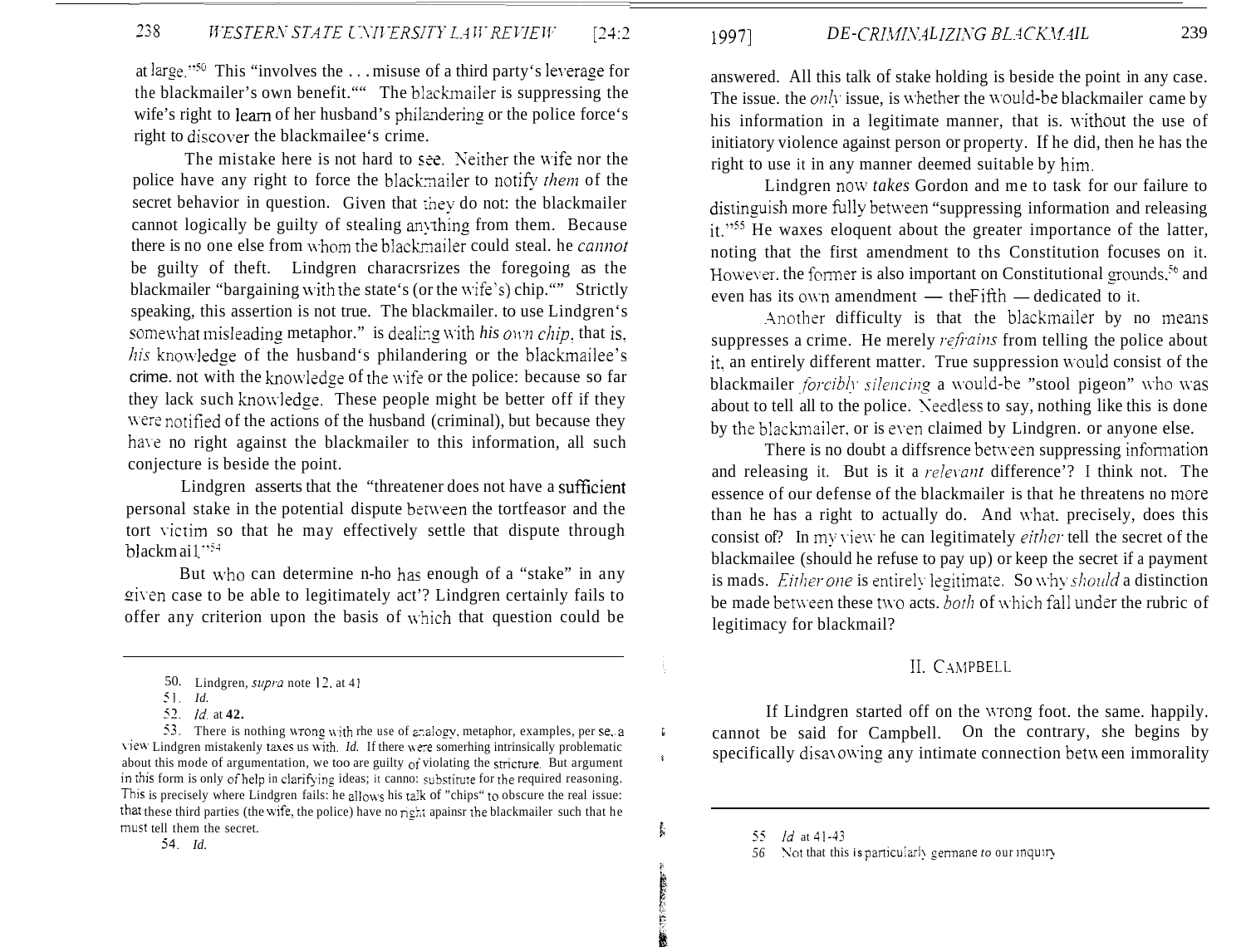# 240 *WESTERN STATE UNIVERSITY LAW REVIEW* [24:2]

and disutility on the one hand, and criminalization on the other." Sharply distinguishing herself from Lindgren, she instead follows Eric Mack, $58$  who argues that if immorality and disutility are not sufficient for the criminalization of boycotts: they should fail with regard to blackmail as well.<sup>59</sup>

Further, she correctly repudiates Robert Nozick's<sup>60</sup> notion that blackmail is "unproductive."" In addition, she properly maintains that even if a commercial agreement is indeed "non productive," it should still not be outlawed.<sup>62</sup> This concept is entirely in keeping with the \.iew expressed in *Blachail. Extortion and Free Speech,* that the only things that should be prohibited by law are uninvited border crossings, whether against a person or his private property.<sup>63</sup> Since lack of "productiveness" $e^{i\phi}$  is an entirely separate matter, it should not be sanctioned by the law.

But then, unfortunately, when she turns her attention to ths efforts on blackmail under consideration. $~^{65}$  she loses her way.

She begins by putting our argument in the form of a syllogism:

1. If one threatens to do what one has a right to do. *ihen the* threat is permissible and should be legal.

2. If something is only a permissible threat. then it also should be legal.

3. Blackmail is only threatening to do what one has a right to do. Therefore,

*3.* Blackmail should be legal.'5

57. Campbell, *supra* note 13, at 885.

58. Eric Mauk, *In Defense of Blackmail*, 41 PHIL. STUD. 274 (1982).

- 59. Campbell, *supra* note 13. at 885.
- 60. ROBERT NOZICK, ANARCHY, STATE AND UTOPIA (1974).
- 6 I. Campbell. *siipra* note 13. at 885.
- *62. Id.*
- *63. See gerieral!\,* Block & Gordon, *sirpro* note 1. /

64. An awful lot of lazy people would be incarcerated under such a legal code. surely an injustice, even though sloth may be immoral,

65. *Id.* 

66. Campbell, *supra* note 13, at 886.

## 1997] *DE-CRIMINALIZING BLACKMAIL*

This appears reasonable enough. However, on the basis of this characterization, her criticism is that Gordon and I merely assumed the first premise, but offered no arguments in its behalf, and that "the third premise is false." $67$ 

She is draum to this conclusion on the basis of her distinction between an offer and a threat: " $[T]$ <sup>o</sup> distinguish legitimate economic exchanges from cases of blackmail one must disre, and the threat involved and look carefully at the offer."<sup>68</sup>

Her point is that blackmail passes muster on the basis of thc former consideration  $\equiv$  one point in our favor  $\equiv$  but fails on the lattei  $-$  a point against us. Unfortunately, previous discussions have focused on the threat issue. which, she agrees with us. canno illegitimate blackmail: they have, however, ignored the offer question the supposed Achilles' heel of our case. She will now rectify thi imbalance and thereby indicate our error. $69$ 

As she sees things. blackmail *offers* not a legitimate choice, bu rather a coerced choice:

> For the purposes of my argument. an offer is 'coercive' if the offeror creates a coerced cnoice Ior the offeree. Someone is the victim of a coerced choice if he has to choose between two things. both of which he had a right to before the offeror came on the scene. For example. sone person V[ictim] has a right to both  $X$  (his money) and  $Y$  (his secret). The person making the offer. call him B[lackmailer], has a concurrent right to Y (in the case of blackmail, the blackmailer has the right to publish true information about the victim). B is attempting to force  $V$  to *choose* between relinquishing his  $(V's)$  right to either X or Y. The important thing to notice is that an offer is coercive only in the case that it creates a *coerced choice.* and

67. *Id.* 

- 68. *Id.* at 887.
- 69. *Id.*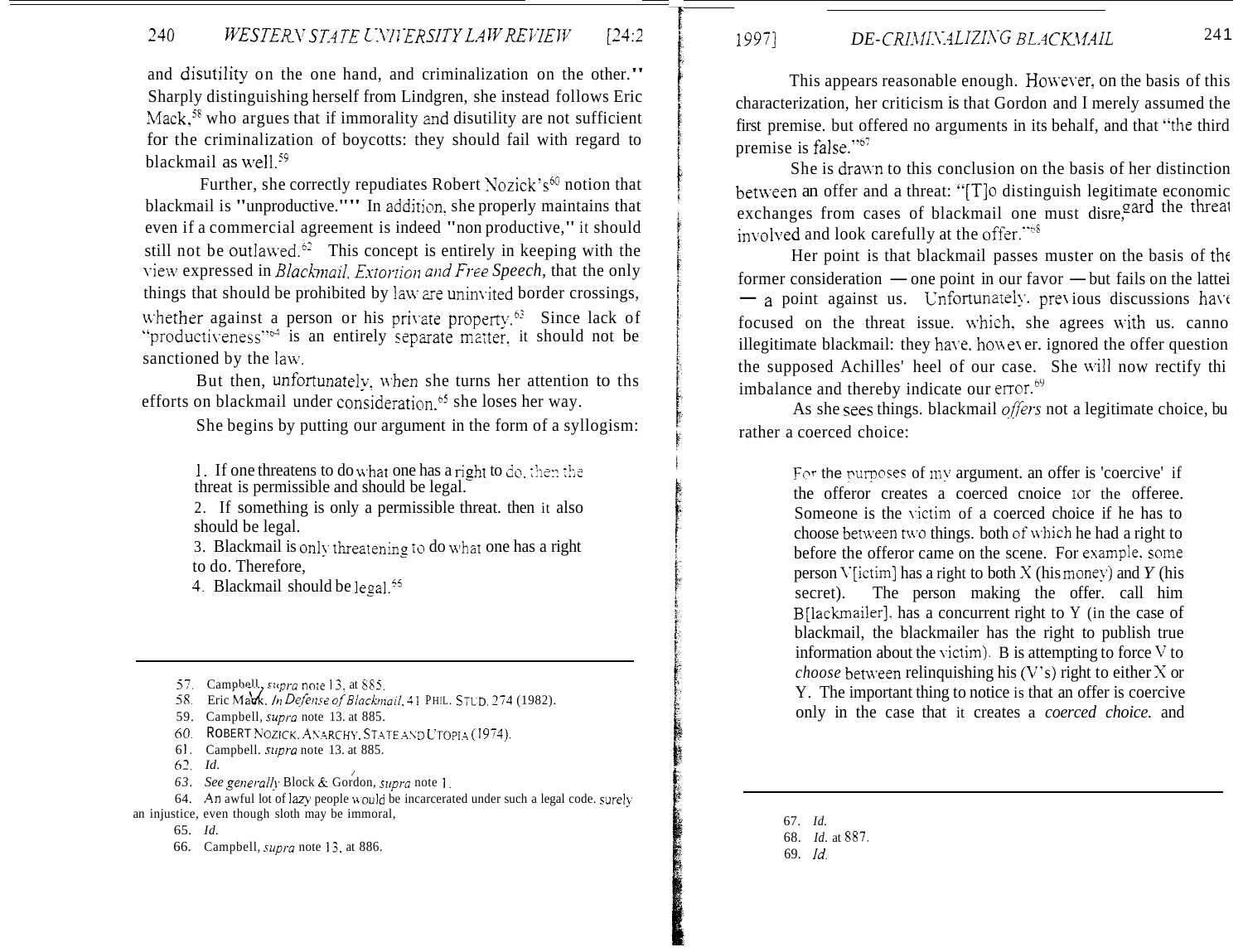#### 232 WESTERN STATE UNIVERSITY LAW REVIEW

regardless of whether or not that choice in linked with a permissible or impermissible threat.<sup>70</sup>

 $124:2$ 

19971

There are problems here.

First, there is an over-determination, or a conflict, in rights. It would appear that both  $B$  and  $V$  own the secret. This cannot be, given that each one's use is incompatible with that of the other.  $_{If V}$ maintains his secret (along nith his money) he will preclude B from using it. By stipulation. however, B is (also) an ouner of Y. That is, B has a right to speak freely about V's secret. Alternatively, this can be stated using an internal self-contradiction in Campbell's model. B both has, and has not: the right to use this secret for his own benefit. He may do so because the "B[lackmailer], has a concurrent right to  $Y$ (in the case of blackmail. the blackmailer has the right to publish true information about the victim).  $\mathbb{R}^1$  But it is also true that he may not, since to do so would be to "create a coerced choice," a legal impermissibility for Campbell.

**States Campbell:** 

In the case of blackmail, the victim has two rights but the blackmailer also has a right to one of the things the victim has a right to. i.e., the information. Since one of the victim's rights happens to be something to which the blackmailer slso has a right, the blackmailer asks (forces) the victim to choose between his rights [his money or his secret]... or suffer the consequences of non-compliance."

I submit that this is confusing. How can two different people both have a right to the same thing?" And if they, somehow, both do, how can it be determined nhich one is wrong in exercising his right? Why in any case pick on the poor blackmailer, given that his claim is as valid as any other?

Second, this is a distinction without a difference. It is all well to say that a threat and an offer are unequal, but operationally they come down to precisely the same thing. Campbell's notion to the effect that blackmail is innocent of a coercive threat. but guilty of a coercive offer, thus cannot be maintained.

Third, this legal analysis falls prey to the reductio ad absurdum. Suppose that Mr. C has 5500 in his pocket and is taking part in an auction, where he has just offered a high bid of \$400 for a painting. The auctioneer has brought the gavel down twice and is about to bring it down a third time indicating a final sale, when along comes Mr. D. with a bid of \$500. Assuming that D had not come along and that no other person would make a bid. then as soon as the gavel came down

for the third time  $C$  had a right to the painting plus the  $S100$  still in his pocket. However, when D comes along and bids. say. \$499, then C must give up either the painting, or the extra 5100: he cannot keep both, even though absent D he would have been so entitled. According to the logic of Campbell's presentation. D has created a coerced choice for C. C now "has to choose between two things, both of which he hac a right to before the offeror (D) came on the scene."<sup>4</sup> only one of which he can now have. Therefore. D's activities are equivalent to blackmail, and should be proscribed. forthwith. I submit that this would be a highly problematical finding for any rational court.

Yet another contradiction arises in Campbell's analysis. She asserts that the third premise she attributes to us ("Blackmail is only threatening to do what one has a right to do") is false." The clea implication, here, is that the threat uttered by the blackmailer is ai *impermissible* one. Later she appears to contradict this, asserting: "The

75. *Id.* at 886.

<sup>70</sup> *Id* at 888.

 $71$   $Id$ 

<sup>72</sup> *Id.* at 889-90.

<sup>73.</sup> Two people can no more haie an incompatible right to the same thing than two people can occupy the same space at the same time. The latter is a contradiction of physics (and of the laws of language  $\frac{1}{\sqrt{1}}$  if two people are both in Boston, for example, proper speakers of the English language would haie to deny that this city constitutes just one "space"), the former is the denial of a coherent legal system. The function of law is to determine which of

two (or more) people has a right to something. To say that they both do is to give up on the task. The task of Solomon, the judge, was to determine which of two women had the right t rear the baby. Suppose he had concluded that both did. and not on a half time basis eithe We would conclude that he had not discharged his judicial responsibility.

<sup>74.</sup> Campbell, *supra* note 13, at 888.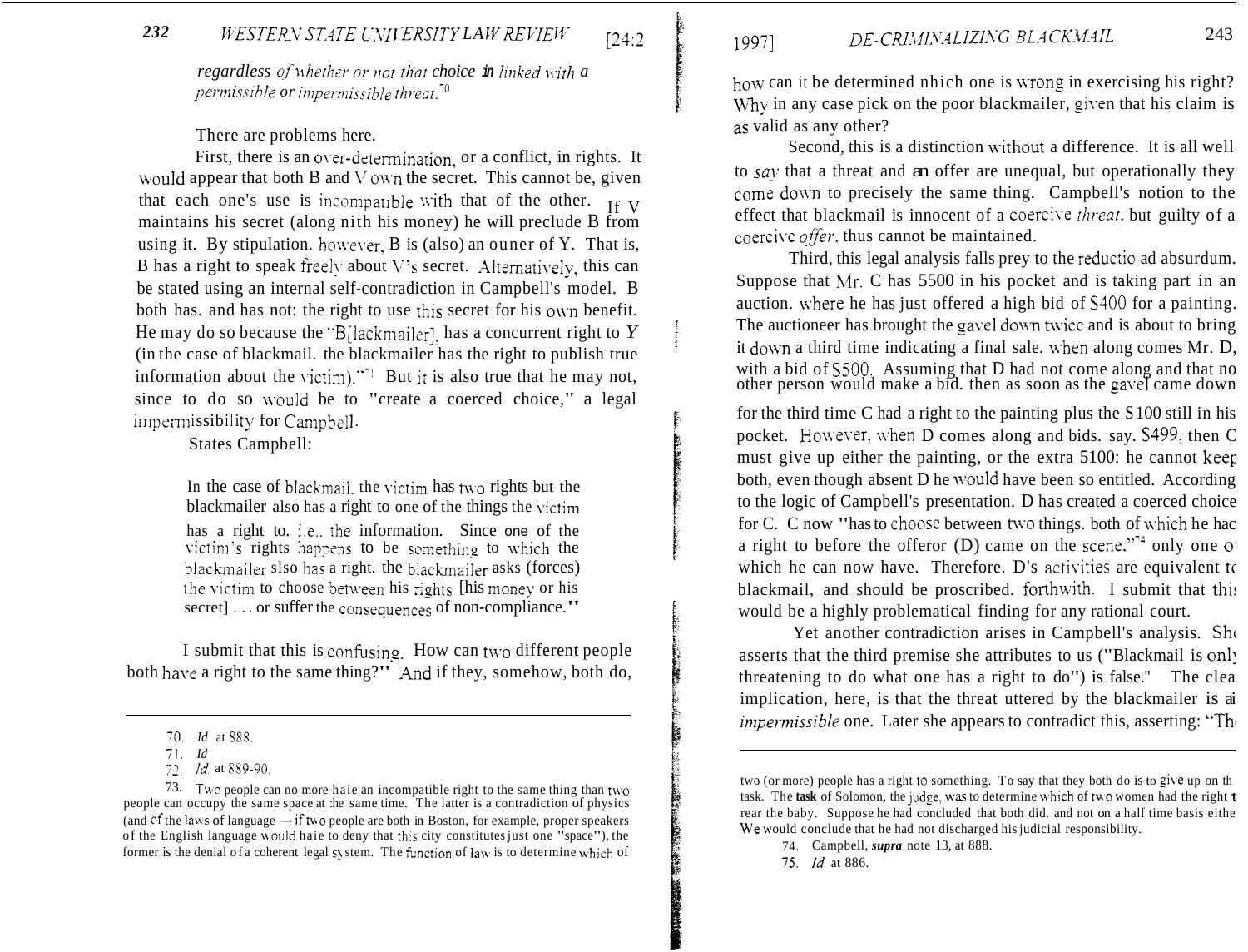# 244 *WESTERN STATE UNIVERSITY LAW REVIEW* [24:2]

offer in the case of blackmail joins a *coerced* choice and a permissible *threat*  $\ldots$  Permissible threat: you have a right to threaten to tell my secret."<sup>76</sup> Here, the clear implication, nay, the explicit statement, is that the uttered threat by the blackmailer is apermissible one. Further on she once again reverses field and retums to her first point: "[I]t should now be obvious that Block and Gordon's premise, that blackmail is just a permissible threat, is false."<sup> $\bar{z}$ </sup> Well, if it is false that the threat is permissible, then it must be true that it is impermissible. So we travel from the impermissible to the permissible and back once again to the impermissible. All of this, to say the least. is rather confusing.

But the difficulties have by no means come to an end.<sup>78</sup> Campbell now attempts to smuggle in "unfair trade practices. such as private monopolies and usurious interest rates" under the rubric she has so painstakingly created for blackmail." It would appear that those who sell goods or services in the absence of enough competitors to satisfy Campbell, and/or who charge interest rates deemed to be excessive by her, are also guilty of offering "a coerced choice," and thus limiting "our ability to contract freely," $\mathcal{S}^{\circ}$  Because members of a capitalist society are interested in protecting their ability to "contra freely," we are justified in declaring illegal those contracts duly entered into with fewer than the required number of competitors or at too high interest rates.<sup>81</sup>

But where, in these two cases, are the two things that the victim has the right over, under circumstances where the monopolist or usurer is demanding one of them? That is to say, Campbell has not shown that a buyer has any rights against a single seller that he would not have against this person had there been more competitors. Right now, Wendy's is but one of many sellers of fast food burgers. They sell a meal at, say, *\$5.* Were they to raise their price to *S* 10, they might lose

81. *Id.* 

# 1997] *DE-CRIMINALIZING BLACKMAIL* 245

customers to their competition, but no one could have a legitimate case

against them for "overpricing." since each person can. in a free society, set whatever price they wish on their own goods or sen-ices.

Now suppose that all other pun'eyors of fast food decide to leave the industry and that no one else enters. Wendy's is now the only seller. They continue to market their meals for S10. Campbell now would claim they are violating customers' rights, when before, at the same S10 price, she would not have made this claim. And it is the same with usury. In a free society, people have a right to place whatever value they wish on their loanable funds. When they do so, they do not steal anything from their willing borrowers. In the absence of any specific theft from a customer for charging high prices or interest rates. these examples do not fit at all \vith the modality created by Campbell for blackmail. Worse, there is another logical contradiction lurking in the undergrowth. If capitalism implies the right to freely contract, how can priyate monopolistic, or usurious contracts be incompatible with that right'? How can contracts be broken. or not permitted in the first place. in the name of the right to contract freely?

#### **CONCLUSION**

Squirm and twist and turn as they may, the critics of legalizing the blackmailer's actions<sup> $s<sub>2</sub>$ </sup> cannot ignore the fact that he threatens merely what he has a right to do.<sup>83</sup> If he should not be incarcerated for doing it. it is scarcely logical that he be penalized in this way for merely threatening it, or offering to stop it for a fee, or agreeing to cease and desist at the request of the blackmailee. Nevertheless, the

<sup>76.</sup> *Id.* at 889.

<sup>77.</sup> *Id.* 

<sup>78.</sup> For a critique of Campbell's exegesis of the Rawlsian position applied to blackmail see NOZICK, *stpro* note 60.

<sup>79.</sup>  Campbell, *supra* note 13, at 892.

<sup>80.</sup> *Id.* 

<sup>82.</sup> *See Campbell, supra note 13; Lindgren. <i>supra note 12; NOZICK, supra note 60*, Richard A. Posner, *Blackmail, Privacy and Freedom of Contract*, 141 U. P.A. L. REV. 1817 (1993); Richard Epstein, *Blackmail, lnc.*, 50 U. CHI. L. REV. 553 (1983) and James Lindgren, *Chraveling the Paradox of Blackmail*, 84 COLUM. L. REV. 670 (1984).

<sup>33.</sup> If you object to this. you must think Michael Jordan. Bill Gates, Mike Tyson. Madonna and Woody Allen should all be incarcerated for the crime of selling their services at very high prices.